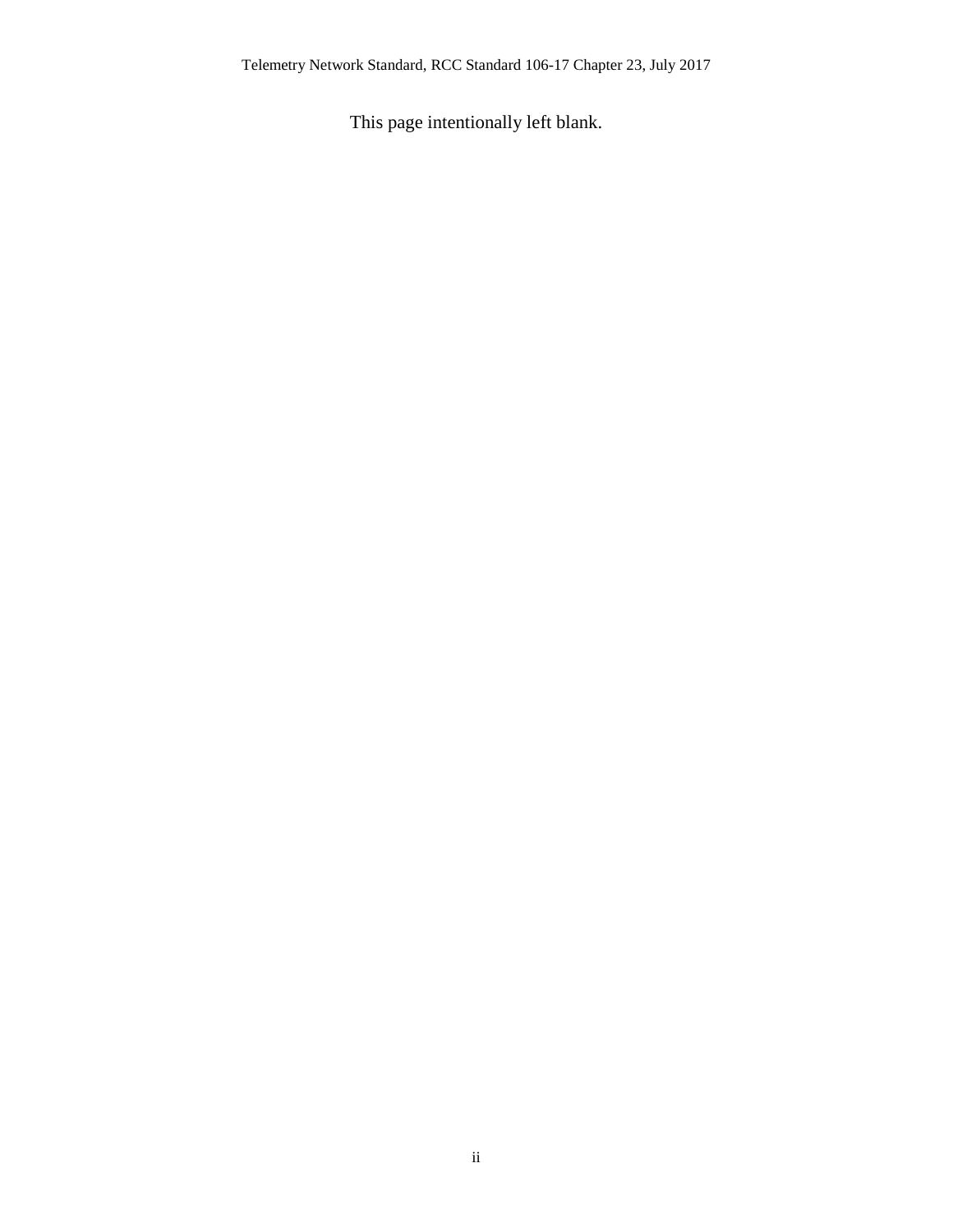# <span id="page-2-0"></span>**Acronyms**

| <b>HTML</b>      | <b>Hypertext Markup Language</b>              |
|------------------|-----------------------------------------------|
| MDL              | <b>Metadata Description Language</b>          |
| <b>PCM</b>       | pulse code modulation                         |
| <b>TMATS</b>     | <b>Telemetry Attributes Transfer Standard</b> |
| W <sub>3</sub> C | World Wide Web Consortium                     |
| XML              | eXtensible Markup Language                    |
| <b>XSD</b>       | XML schema document                           |
|                  |                                               |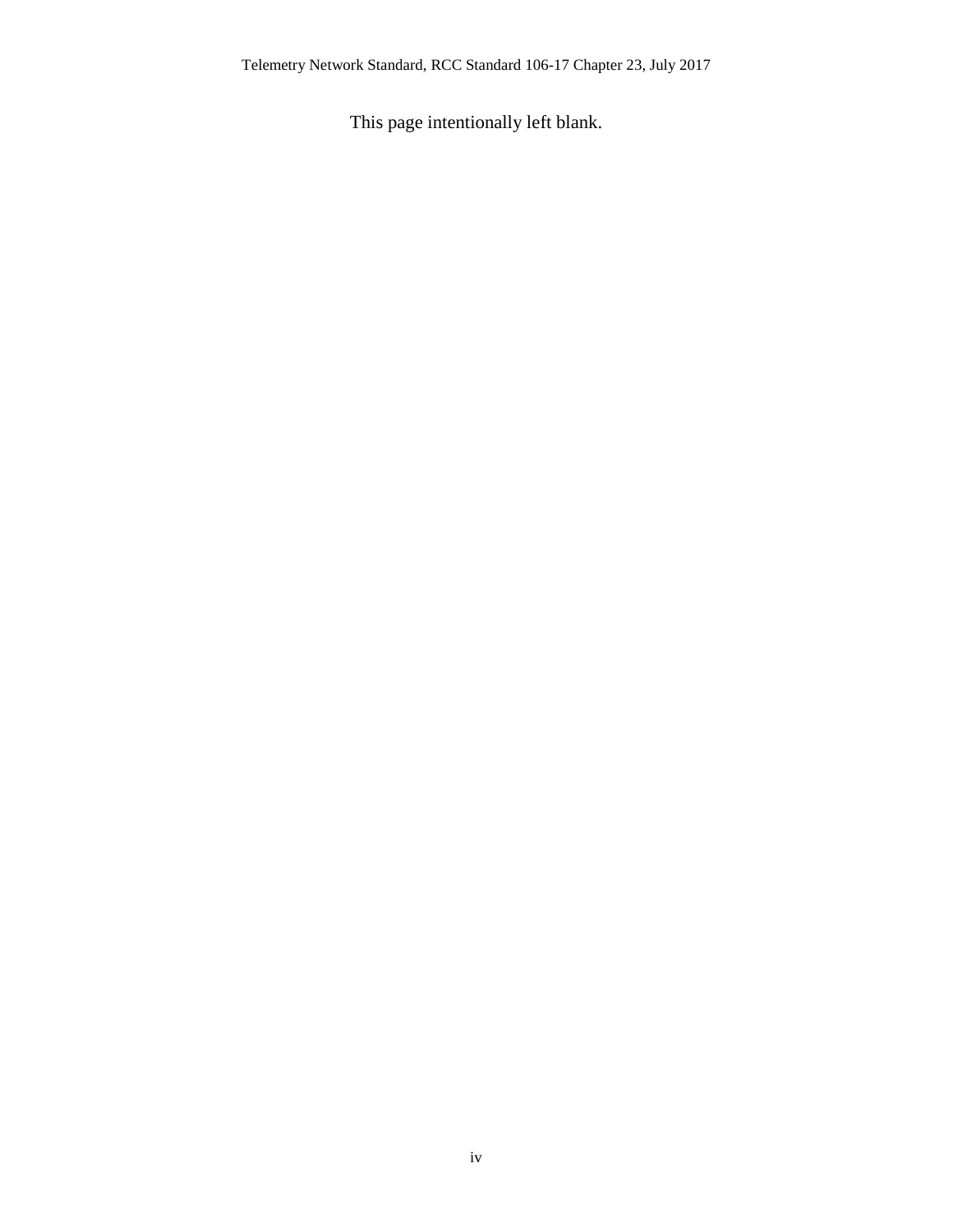# <span id="page-4-0"></span>**CHAPTER 23**

# **Metadata Configuration**

#### <span id="page-4-1"></span>**23.1 Introduction**

This chapter describes system configuration data for network-based telemetry systems in a common fashion, and provides a language for describing the configuration of all of the components in a telemetry system, as well as their logical and physical interrelationships. The language is intended to be expressive enough to describe a wide variety of systems: large and small, simple and complex, from the low-level transducer-to-measurement association for an acquisition card on a data acquisition unit up to network topology of multiple test mission networks.

This chapter defines the Metadata Description Language (MDL), which has a syntax that defines vocabulary and sentence structure, while the MDL semantics provide meaning. Using the MDL syntax and semantics, MDL instance documents can be created to describe telemetry systems. The descriptions may be used in various ways: to configure components, to predict the performance of the network, or to capture requirements for the telemetry system. Additionally, the MDL provides a common exchange language that facilitates the interchange of configuration information between telemetry system components.

#### <span id="page-4-2"></span>**23.2 Metadata Description Language**

The MDL is described only as an eXtensible Markup Language (XML) schema. The MDL XML language schema consists of an XML schema document (XSD) file that defines the structure of valid MDL instance documents. Additionally, an automatic transformation process is applied to the schema in order to create a graphical depiction of the schema in Hyper Text Markup Language (HTML) format. The schema and HTML depiction are available [here.](http://www.wsmr.army.mil/RCCsite/Documents/References/23_schema.zip)



The MDL XML-based schema is not intended to be read in a plain text fashion. The HTML graphical depiction is provided as an aid for those desiring to read the schema.

### <span id="page-4-3"></span>23.2.1 MDL Schema Concepts

The MDL schema defines a syntax, which includes a vocabulary, a set of types, and the rules for how an MDL instance document shall be structured. The syntax definition is realized using the XML Schema standard, which is maintained by the World Wide Web Consortium (W3C -- [www.w3.org\)](http://www.w3.org/).



The MDL builds upon the existing schema standard of the W3C. Readers unfamiliar with W3C schemas as a whole are encouraged to study basic concepts from the W3C prior to attempting to understand the MDL.

Constraints as defined by the W3C are a part of the MDL schema. In the MDL schema implementation, these constraints are distributed between statements that are syntax-related (encoded and enforced by the schema) and statements that are semantic-related (additional rules that are levied and provide meaning). The syntax of the language is enforced using W3C XML Schema constraints.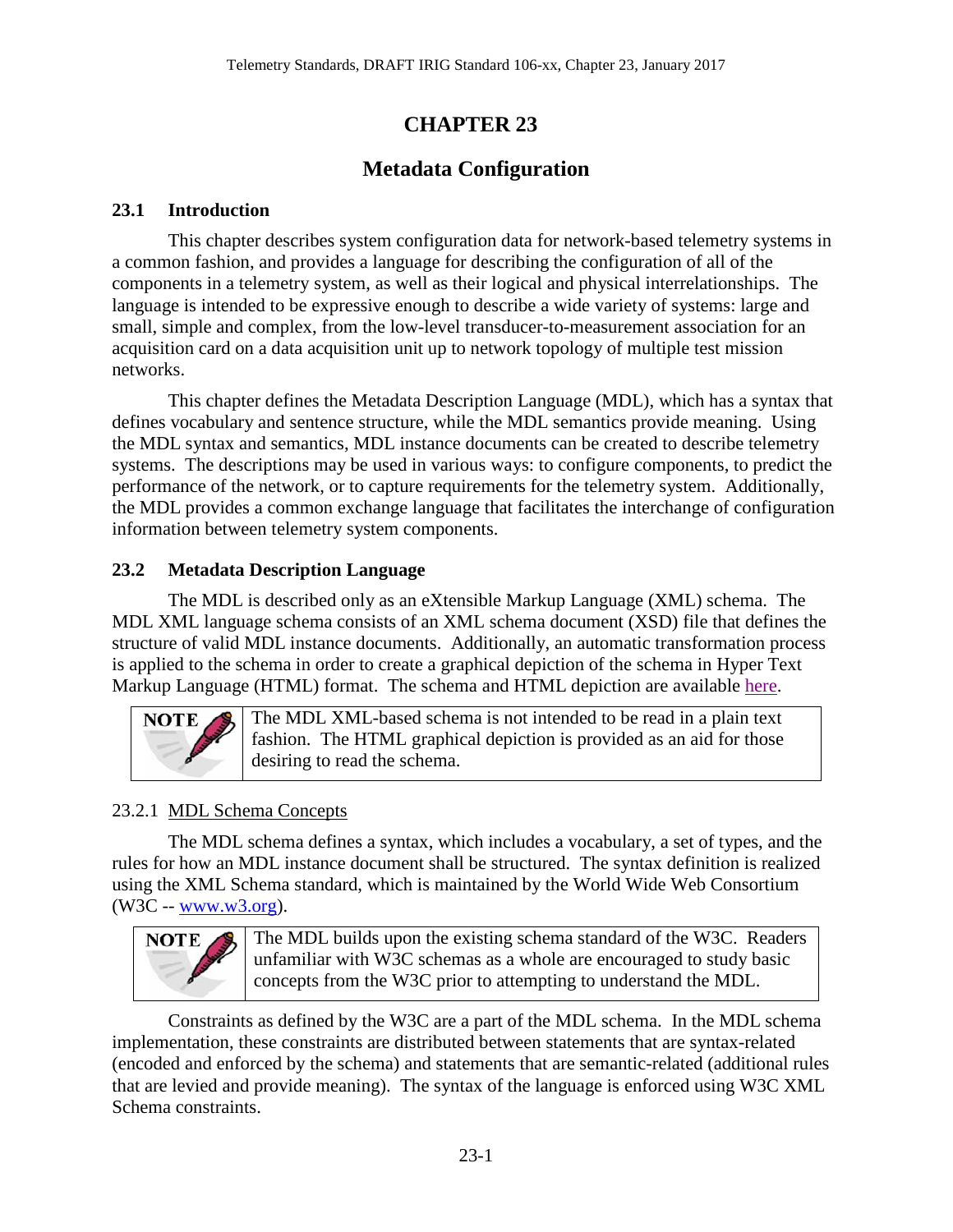When possible, XML mechanisms are used to enforce semantic constraints. In cases not supported cleanly by XML, text has been added directly to the MDL schema documentation. In such cases, the text will typically include the keyword "shall". The phrase "the value of the **Name** element of the **Measurement** element shall be unique" is one such example.



Not all constraints that must be met in order for an MDL file to be valid for configuration can be expressed by W3C constraints. Plain text is used in the schema to describe such cases. Additionally, applications consuming or generating MDL instance documents are expected to assure that the files are valid.

### 23.2.1.1 Conditional elements in the MDL Schema Definition File

The MDL schema is a system-level description. Not all components require every element to properly configure. In such cases, these elements are conditional. The documentation specifies when the conditional elements shall be present and processed. Components not specifically called out in documentation of conditional elements shall not fail to configure if the particular conditional element is not present.



Use of "conditional" over "optional" is an intentional style chosen for the MDL grammar. Conditional is preferred in order to remove ambiguity concerning grammar elements that must be considered by devices exchanging MDL files that are to be used for configuration.

### 23.2.1.2 Naming conventions in the MDL Schema Definition File

In the MDL schema definition file, MDL elements and attributes appear as instances of defined **xsd:complexType** and **xsd:simpleType** elements. Each declaration of these MDLspecific elements will specify a **name** attribute that is assigned a string that contains the name of the MDL element being described followed by a string suffix of "Type" or "Enum". For example, the top-level element of the MDL schema is the **MDLRoot** element. In the MDL schema definition file, this element appears as an instance of an **xsd:complexType** element with a **name** attribute of "MDLRootType". These **name** attribute strings that correspond to the defined MDL elements only appear in the MDL schema definition file.

### 23.2.1.3 Indexing policies

Numerical indices present in an MDL instance document are recommended to count starting at 1 and to increment by one (i.e.,  $1, 2, 3, 4,...$ ).

### 23.2.1.4 Uniqueness of ID attributes

Values of **ID** attributes of any element within an MDL instance document shall be unique. The **ID** attributes are used to implement references.

### 23.2.1.5 Extending MDL with supplementary XML-based standards

The use of other XML-based standards (i.e., other schemas) in conjunction with the MDL schema is permitted. Potentially, the use of these external standards through their accompanying schemas leverages existing knowledge to describe concepts and domains beyond those in the MDL. The MDL does not explicitly constrain the available mechanisms to use external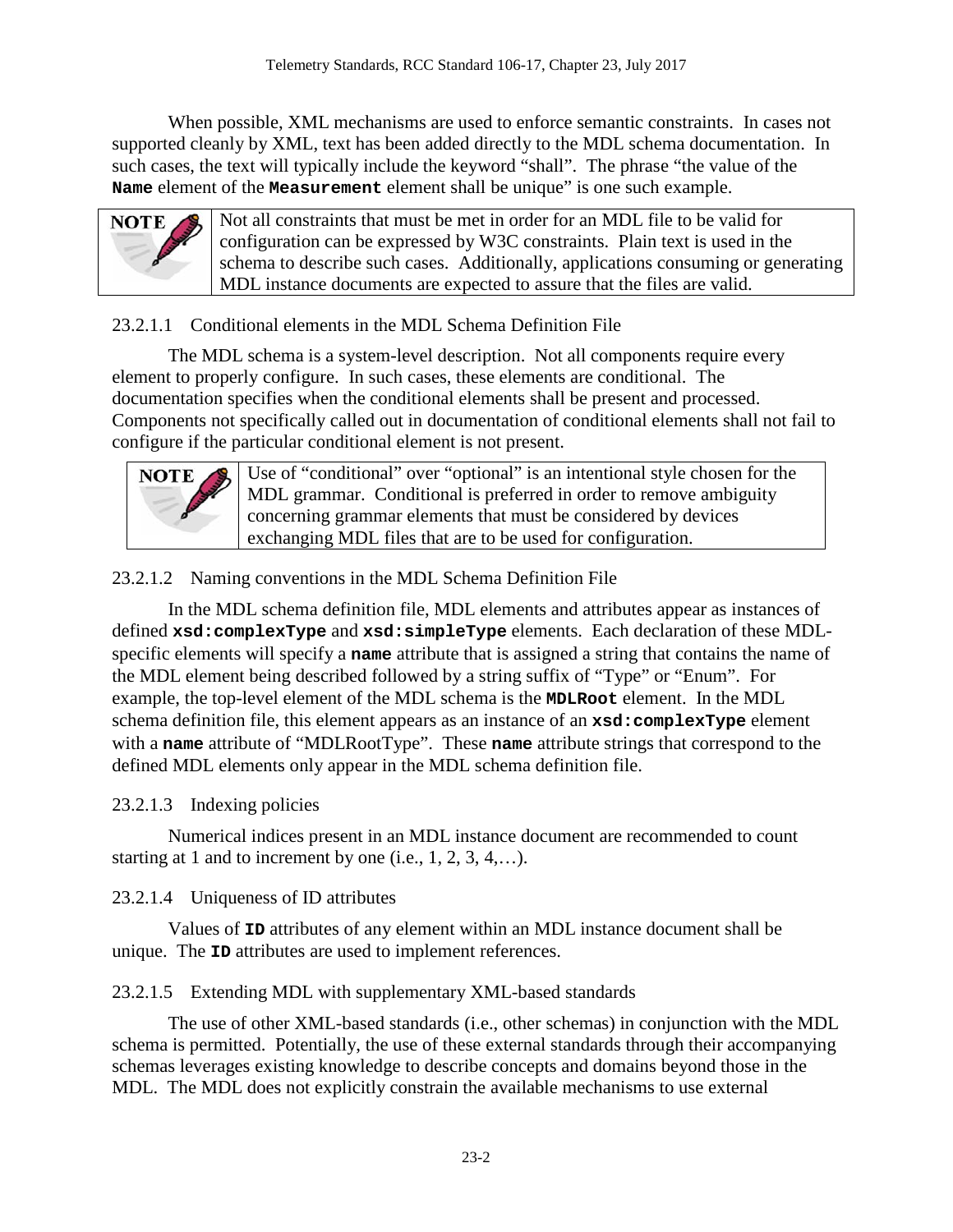standards; however, the linking of external schemas to the MDL schema shall not result in the modification of the MDL schema.

23.2.1.6 Usage of Telemetry Attributes Transfer Standard in MDL

The MDL schema requires the **tmatsP:PCMFormatAttributesType** to describe pulse code modulation (PCM) measurements, and it is imported directly from the Telemetry Attributes Transfer Standard (TMATS) schema. The TMATS schema files are included with the MDL schema for convenience, and are also available in [Chapter 9.](http://www.wsmr.army.mil/RCCsite/Documents/106-17_Telemetry_Standards/Chapter9.pdf)

#### 23.2.1.7 Usage of GenericParameter Element

The **GenericParameter** element allows the description of additional information outside the scope of the MDL, and may also be used to document decisions made to arrive at a vendor-specific configuration. **GenericParameter** shall be used to extend the MDL grammar when it cannot support those required concepts natively, or as a key so that vendor tools can arrive at the same configuration as in a previous run.

#### 23.2.1.8 Recommended Best Practices

[Appendix 23-C](#page-12-2) contains a table of recommended best practices to further enhance interoperability.

#### <span id="page-6-0"></span>23.2.2 MDL Global Element Glossary

The MDL schema contains a large number of **xsd:documentation** elements that describe the intent, purpose, or usage of the elements in MDL. These embedded annotations collectively form the global element glossary for the MDL schema. The glossary can be viewed [here](http://www.wsmr.army.mil/RCCsite/Documents/References/23_schema.zip) (the MDL Schema Documentation.html file located in the compressed folder this link opens). It is automatically produced from the schema file by way of an eXtensible Stylesheet Language stylesheet, which renders the documentation as HTML.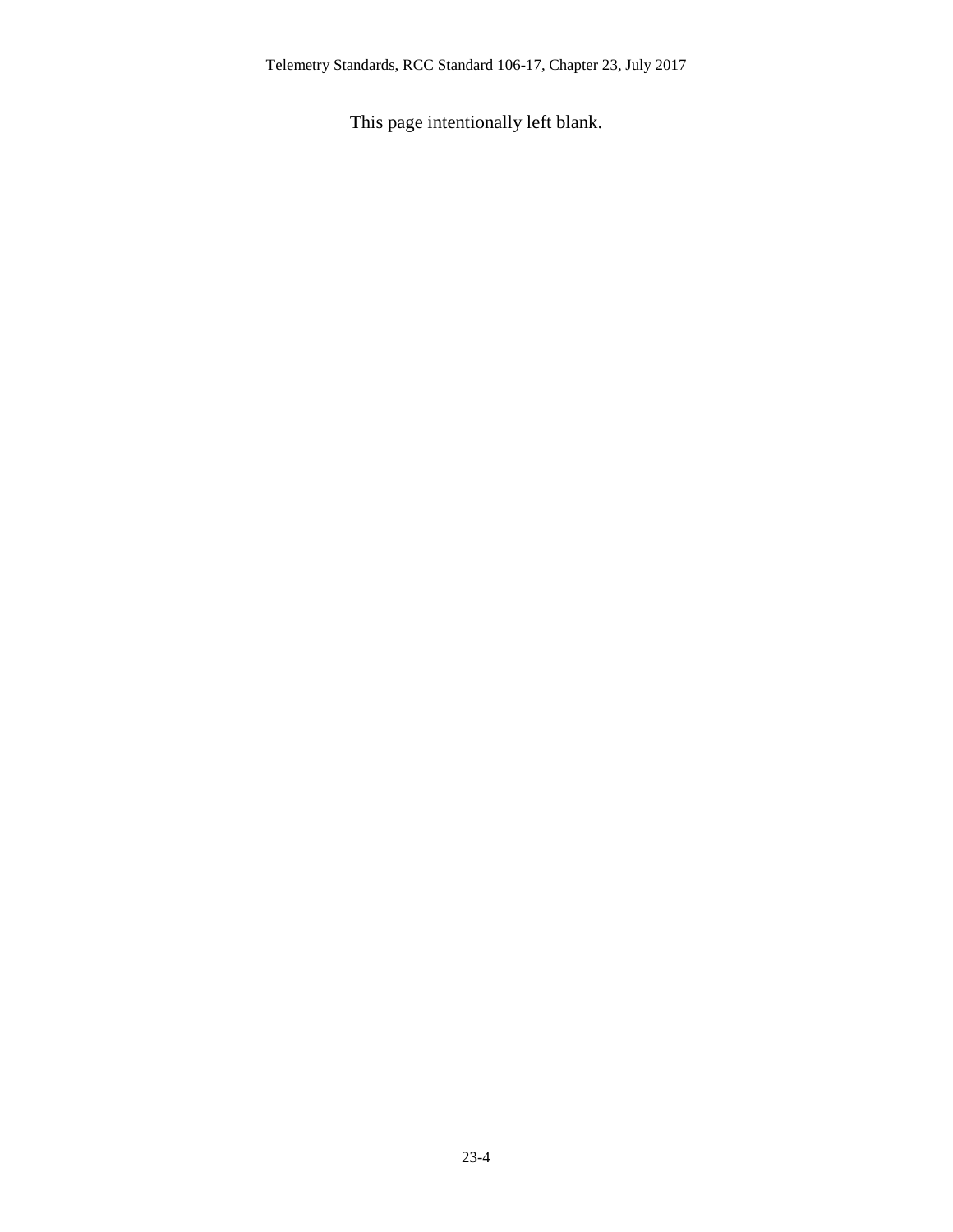### **APPENDIX 23-A**

### <span id="page-8-0"></span>**MDL Examples**

Example MDL files (XML instance documents) and associated documentation are [here.](http://www.wsmr.army.mil/RCCsite/Documents/References/MDL_Examples.zip) As with most grammars, it is expected that the examples will be very useful in clarifying the expected use of MDL; however, the documentation of the schema takes precedence over concepts or details that may be inferred through the examples.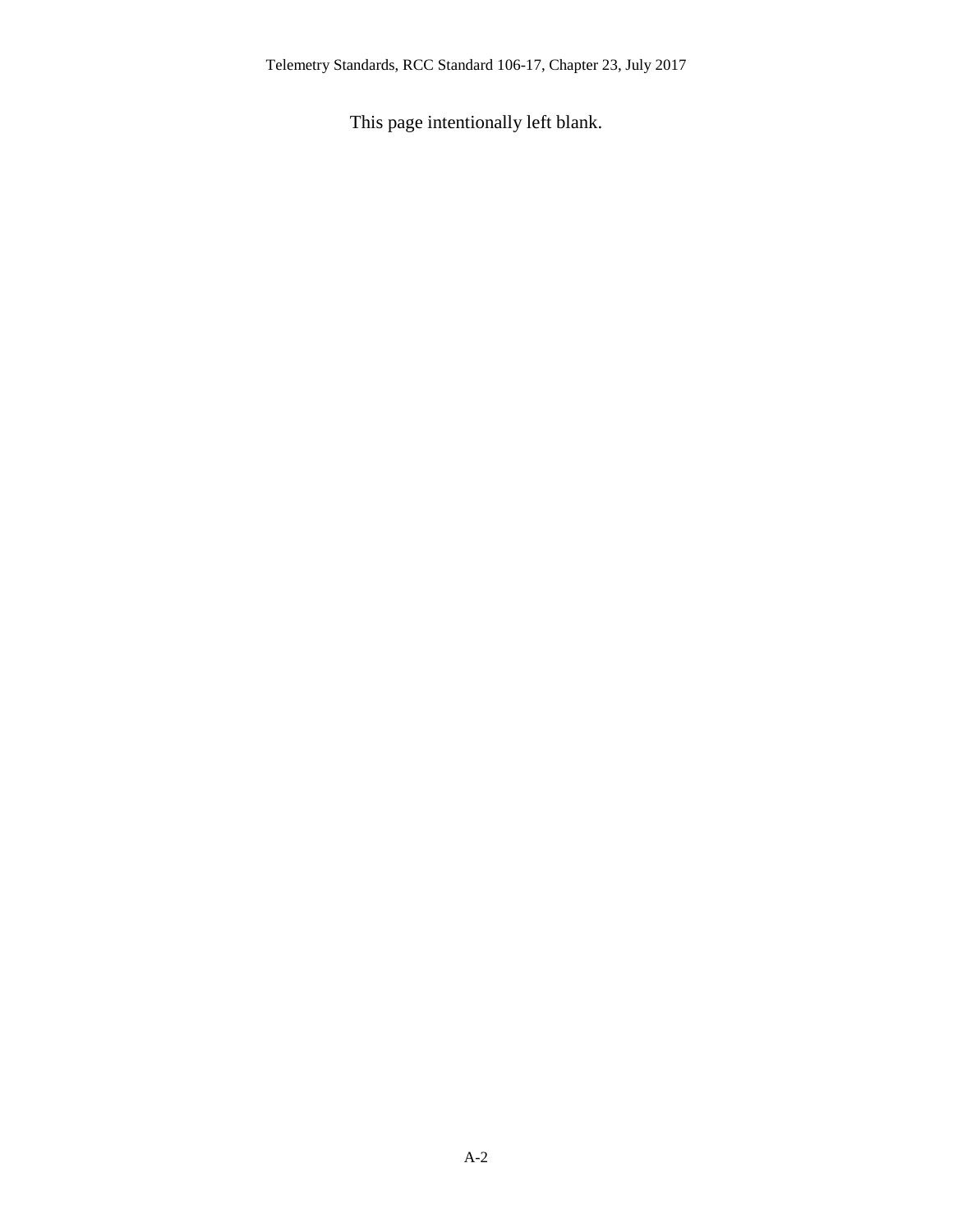## <span id="page-10-0"></span>**APPENDIX 23-B**

## **MDL Relationships to Chapters**

The MDL is used to describe system configuration data for network-based telemetry systems; therefore, it includes elements to describe the concepts presented across Chapters 22 through 28. [Table B-1](#page-10-1) provides a mapping of the relevant top-level MDL elements and their relationships to these chapters.

<span id="page-10-1"></span>

| Table B-1. MDL Mapping to RCC 106 Chapters |                           |                                       |  |
|--------------------------------------------|---------------------------|---------------------------------------|--|
| <b>MDLRoot Element</b>                     | <b>Relationship</b>       | <b>RCC 106 Chapter</b>                |  |
| TestMissions                               | Data Protocol             | 22: Network-Based Protocol Suite      |  |
|                                            | Management                | 26: TmNSDataMessage Transfer Protocol |  |
| <b>MeasurementDomains</b>                  | Message Internals         | 24: Message Formats                   |  |
| <b>NetworkDomains</b>                      | <b>Network Shape</b>      | 22: Network-Based Protocol Suite      |  |
|                                            | Network Use               | 25: Management Resources              |  |
|                                            | Network Management        | 26: TmNSDataMessage Transfer Protocol |  |
| <b>RANConfigs</b>                          | Radio Links               | 27: RF Network Access Layer           |  |
|                                            | Radio Management          | 28: RF Network Management             |  |
| <b>DSCPTable</b>                           | <b>Quality of Service</b> | 22: Network-Based Protocol Suite      |  |

Additionally, MDL\_v0\_9\_4\_chapter\_mapping.xslx inside the compressed folder linked [here](http://www.wsmr.army.mil/RCCsite/Documents/References/MDL_Relationships.zip) provides a detailed mapping of all MDL elements to Chapter 22 through 28.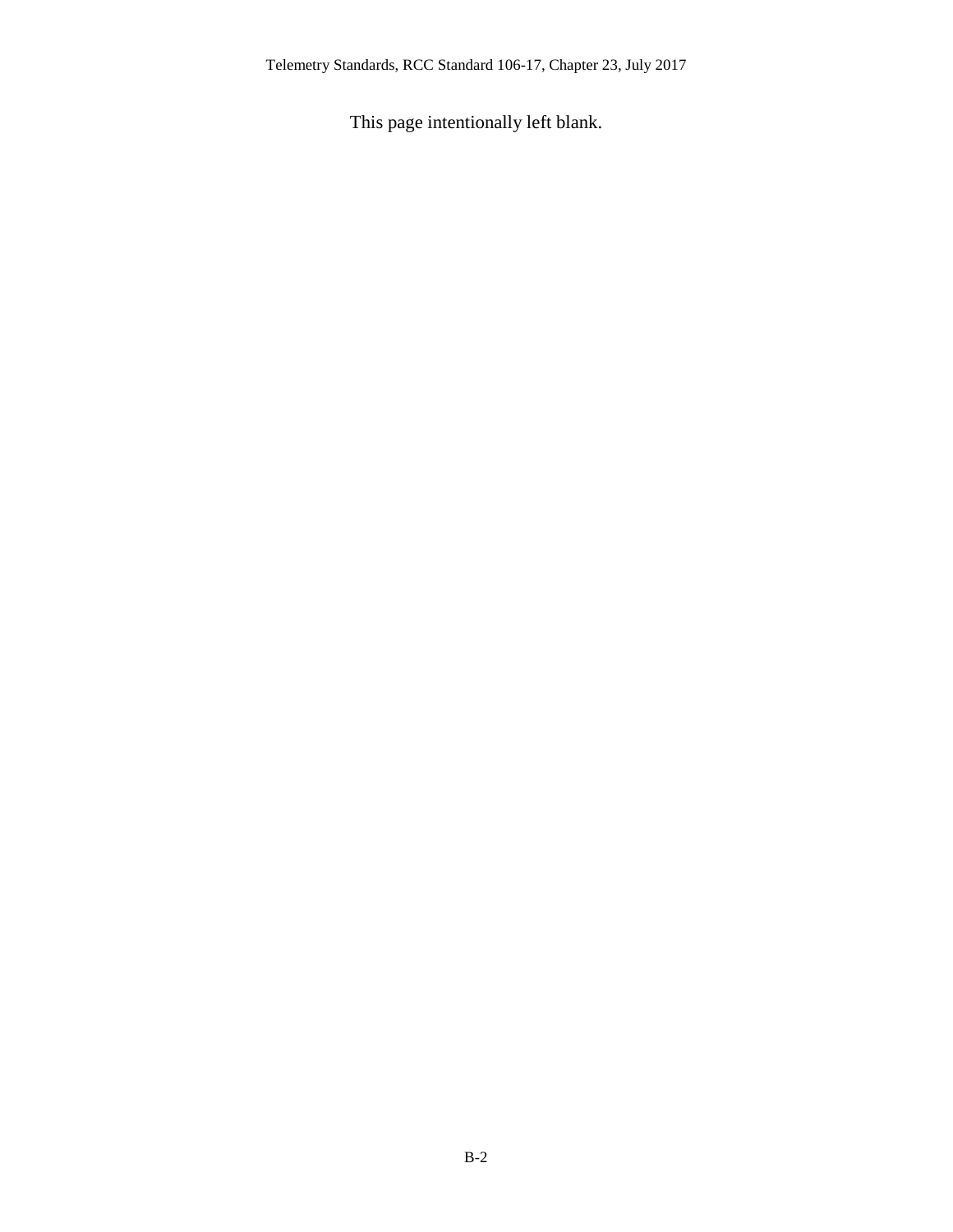# <span id="page-12-0"></span>**APPENDIX 23-C**

## **MDL Recommended Best Practices**

<span id="page-12-2"></span>[Table C-1](#page-12-1) provides recommended best practices for creating MDL instance documents that will enhance interoperability.

<span id="page-12-1"></span>

| <b>Table C-1. MDL Recommended Best Practices</b> |                                                            |                                                                                                                                                                                                                                                                                                                                                                                                                                                                                                                                                                                                                                                                                                                                                                                       |                                                    |
|--------------------------------------------------|------------------------------------------------------------|---------------------------------------------------------------------------------------------------------------------------------------------------------------------------------------------------------------------------------------------------------------------------------------------------------------------------------------------------------------------------------------------------------------------------------------------------------------------------------------------------------------------------------------------------------------------------------------------------------------------------------------------------------------------------------------------------------------------------------------------------------------------------------------|----------------------------------------------------|
| Scenario                                         |                                                            | <b>MDL Syntax/Semantics</b>                                                                                                                                                                                                                                                                                                                                                                                                                                                                                                                                                                                                                                                                                                                                                           | Related                                            |
|                                                  |                                                            |                                                                                                                                                                                                                                                                                                                                                                                                                                                                                                                                                                                                                                                                                                                                                                                       | Scenarios                                          |
|                                                  | 1. Measurement Name<br>Scoping for External<br>Usage       | Any of the following can be used to identify a measurement.<br>External tool representation examples:<br>Multiple Test Article (TA), Multiple Transport Case<br>TA/TRANSPORT/MEASUREMENT (e.g.,<br>$\circ$<br>Weapon1/PCM1/Airspeed)<br>Single TA, Multiple Transport Case<br>o */TRANSPORT/MEASUREMENT (e.g.,<br>*/PCM1/Airspeed)<br>Multiple TA, Single Transport Case<br>o TA/*/MEASURMENT (e.g.,<br>Weapon $1/*/A$ irspeed)<br>Single TA, Single Transport Case<br>*/*/MEASUREMENT (e.g., */*/Airspeed)<br>$\circ$<br>The recommended delimiter is the forward slash $($ ) character.<br>When fields are not required to uniquely identify a measurement,<br>the recommended wildcard is the asterisk (*) character.<br>Measurement names should avoid embedded blanks or special | None                                               |
|                                                  | 2. Choosing the Correct<br>DataProcessing<br>Function Type | characters other than _ and -.<br>If a DataProcessing Function can be represented by a<br>LookupTable element or a Polynomial element then these<br><b>Function</b> types should be used instead of the generic<br>Algorithm element.<br>Polynomial example:<br><function><br/><name>Polynomial Example</name><br/><description>(5x**2 + 6x + 7) / <math>(2.5x**3 +</math><br/><math>3x*1.64</math> </description><br/><inputcount>1</inputcount><br/><updatefrequency>IfAny</updatefrequency><br/><polynomial><br/><numerator><br/><math>&lt;</math>Term<math>&gt;</math><br/><coefficient>5</coefficient><br/><exponent>2</exponent><br/><math>\langle</math>Term&gt;<br/><term><br/><coefficient>6</coefficient></term></numerator></polynomial></function>                        | 3.<br>Specifying<br>Points in a<br>LookupTab<br>le |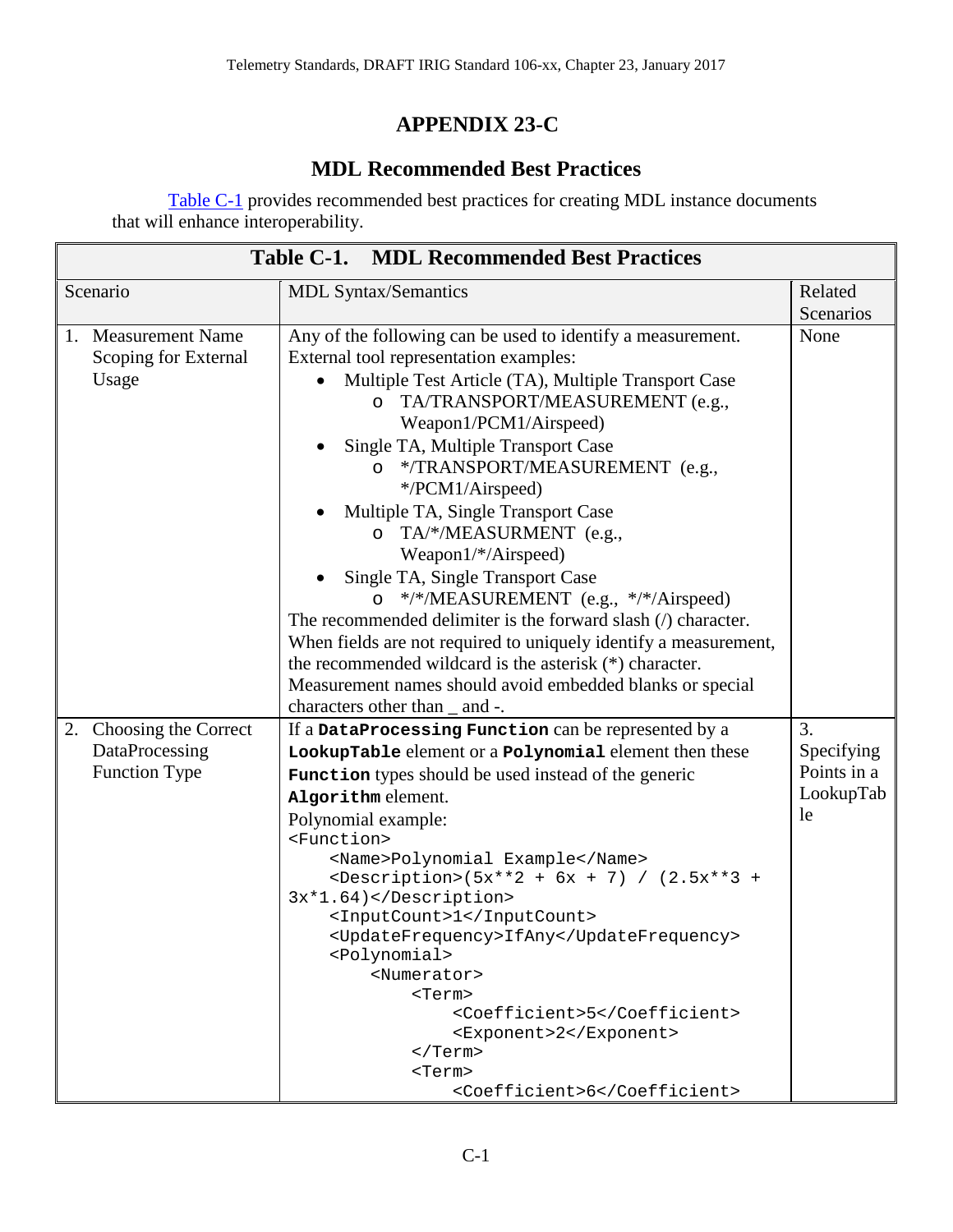<span id="page-13-0"></span>

| <b>Table C-1. MDL Recommended Best Practices</b> |                                                                                                                                                                                                                                                                                                                                                                                                                                                                                                                                                                                                                                                                                                                                                                                                                                                                                                                                                                                                                                                                                                                                                                                                                                                                                                                                      |                      |  |
|--------------------------------------------------|--------------------------------------------------------------------------------------------------------------------------------------------------------------------------------------------------------------------------------------------------------------------------------------------------------------------------------------------------------------------------------------------------------------------------------------------------------------------------------------------------------------------------------------------------------------------------------------------------------------------------------------------------------------------------------------------------------------------------------------------------------------------------------------------------------------------------------------------------------------------------------------------------------------------------------------------------------------------------------------------------------------------------------------------------------------------------------------------------------------------------------------------------------------------------------------------------------------------------------------------------------------------------------------------------------------------------------------|----------------------|--|
| Scenario                                         | <b>MDL Syntax/Semantics</b>                                                                                                                                                                                                                                                                                                                                                                                                                                                                                                                                                                                                                                                                                                                                                                                                                                                                                                                                                                                                                                                                                                                                                                                                                                                                                                          | Related<br>Scenarios |  |
| 3. Specifying Points in a<br>LookupTable         | <exponent>1</exponent><br><br><term><br/><coefficient>7</coefficient><br/><exponent>0</exponent><br/><math>\langle</math>/Term&gt;<br/><br/><denominator><br/><term><br/><coefficient>2.5</coefficient><br/><exponent>3</exponent><br/></term><br/><math>&lt;</math>Term<math>&gt;</math><br/><coefficient>3</coefficient><br/><exponent>1.64</exponent><br/><math>\langle</math>Term&gt;<br/></denominator><br/><br/><br/>When defining a LookupTable in a DataProcessing<br/><b>Function</b> the complete set of points should be provided,<br/>including <math>+/-</math>Inf. If all points are not provided, then the<br/>LookupTable output is undefined for those input points.<br/>LookupTable example:<br/><function><br/><name>LookupTable Example</name><br/><description>Example showing a lookup<br/>table</description><br/><inputcount>1</inputcount><br/><updatefrequency>IfAny</updatefrequency><br/><lookuptable><br/><lookuptableentry><br/><inputvalue>NegativeInfinity</inputvalue><br/><outputvalue>0.0</outputvalue><br/></lookuptableentry><br/><lookuptableentry><br/><inputvalue>0</inputvalue><br/><outputvalue>0.0</outputvalue><br/></lookuptableentry><br/><lookuptableentry><br/><inputvalue>1</inputvalue><br/><outputvalue>1.0</outputvalue><br/></lookuptableentry></lookuptable></function></term> | None                 |  |
|                                                  | <lookuptableentry><br/><inputvalue>2</inputvalue></lookuptableentry>                                                                                                                                                                                                                                                                                                                                                                                                                                                                                                                                                                                                                                                                                                                                                                                                                                                                                                                                                                                                                                                                                                                                                                                                                                                                 |                      |  |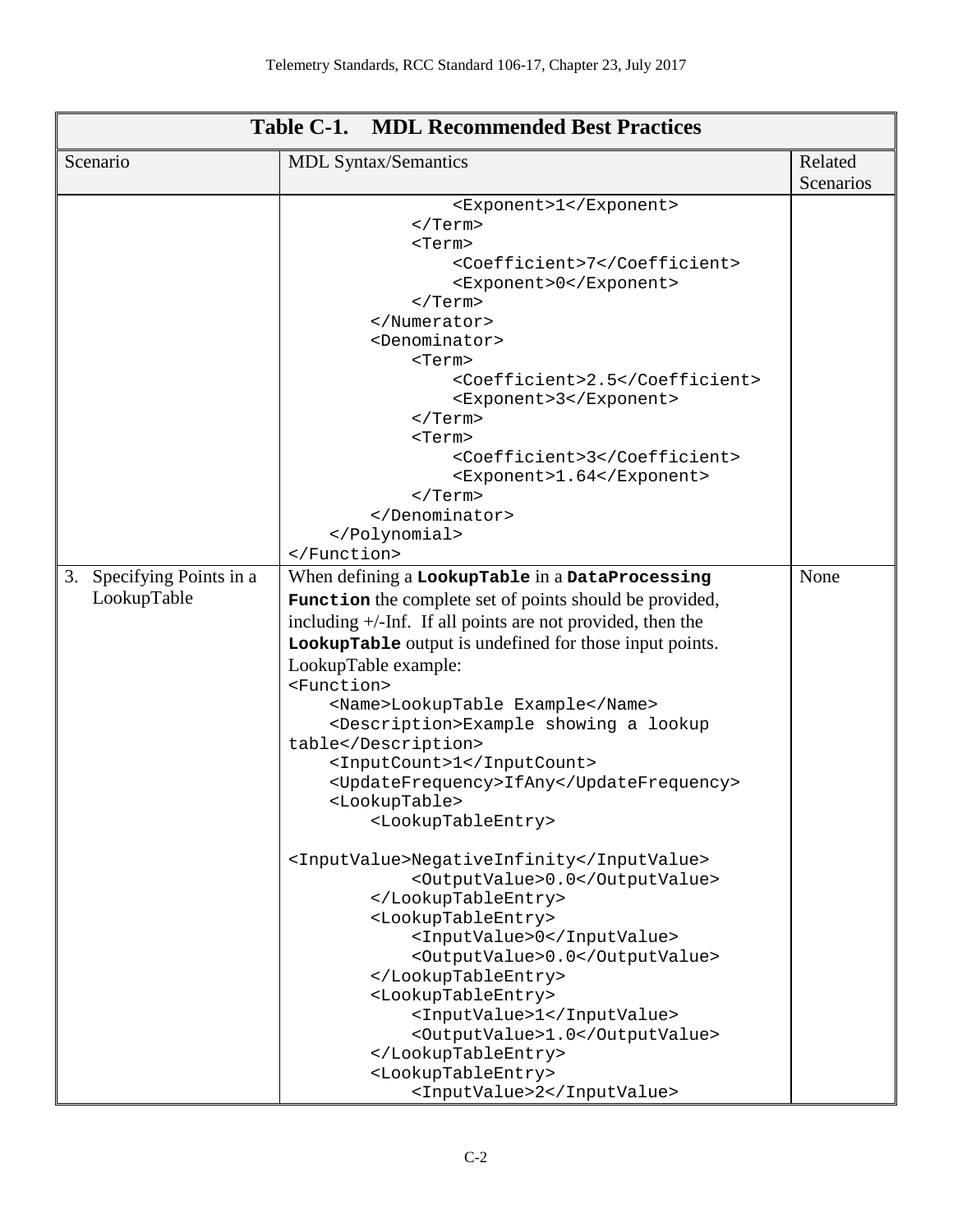| <b>Table C-1. MDL Recommended Best Practices</b> |                                                                                         |                      |
|--------------------------------------------------|-----------------------------------------------------------------------------------------|----------------------|
| Scenario                                         | <b>MDL Syntax/Semantics</b>                                                             | Related<br>Scenarios |
|                                                  | <outputvalue>5.0</outputvalue><br><br><lookuptableentry></lookuptableentry>             |                      |
|                                                  | <inputvalue>PositiveInfinity</inputvalue><br><outputvalue>6.0</outputvalue><br><br><br> |                      |
| 4. Using                                         | Packages should only contain one instance of time (a single                             | None                 |
| <b>MeasurementTimeRefs</b>                       | <b>MeasurementTimeRef</b> ) per set of measurements taken at that                       |                      |
| in Packages                                      | time.                                                                                   |                      |
|                                                  | MeasurementTimeRef example:                                                             |                      |
|                                                  | <datamaps></datamaps>                                                                   |                      |
|                                                  | <datawordtofieldmap></datawordtofieldmap>                                               |                      |
|                                                  | <dataword></dataword>                                                                   |                      |
|                                                  | <name>Measurement 1</name>                                                              |                      |
|                                                  | <description>Simultaneously sampled</description>                                       |                      |
|                                                  | measurement                                                                             |                      |
|                                                  | <datawordwidth></datawordwidth>                                                         |                      |
|                                                  | <value>16</value>                                                                       |                      |
|                                                  | <baseunit>Bit</baseunit>                                                                |                      |
|                                                  |                                                                                         |                      |
|                                                  | <measurementref idref="Meas1"></measurementref>                                         |                      |
|                                                  | <syllables></syllables>                                                                 |                      |
|                                                  | <syllable></syllable>                                                                   |                      |
|                                                  | <name>Measurement 1</name>                                                              |                      |
|                                                  | Syllable                                                                                |                      |
|                                                  |                                                                                         |                      |
|                                                  |                                                                                         |                      |
|                                                  |                                                                                         |                      |
|                                                  | <datastructurefieldref< td=""><td></td></datastructurefieldref<>                        |                      |
|                                                  | IDREF="Package1_Field1"/>                                                               |                      |
|                                                  | <timeorder>IncreasingTemporal</timeorder>                                               |                      |
|                                                  |                                                                                         |                      |
|                                                  | <datawordtofieldmap></datawordtofieldmap>                                               |                      |
|                                                  | <dataword></dataword>                                                                   |                      |
|                                                  | <name>Measurement 2</name>                                                              |                      |
|                                                  | <description>Simultaneously sampled</description>                                       |                      |
|                                                  | measurement                                                                             |                      |
|                                                  | <datawordwidth></datawordwidth>                                                         |                      |
|                                                  | <value>16</value>                                                                       |                      |
|                                                  | <baseunit>Bit</baseunit>                                                                |                      |
|                                                  |                                                                                         |                      |
|                                                  | <measurementref idref="Meas2"></measurementref>                                         |                      |